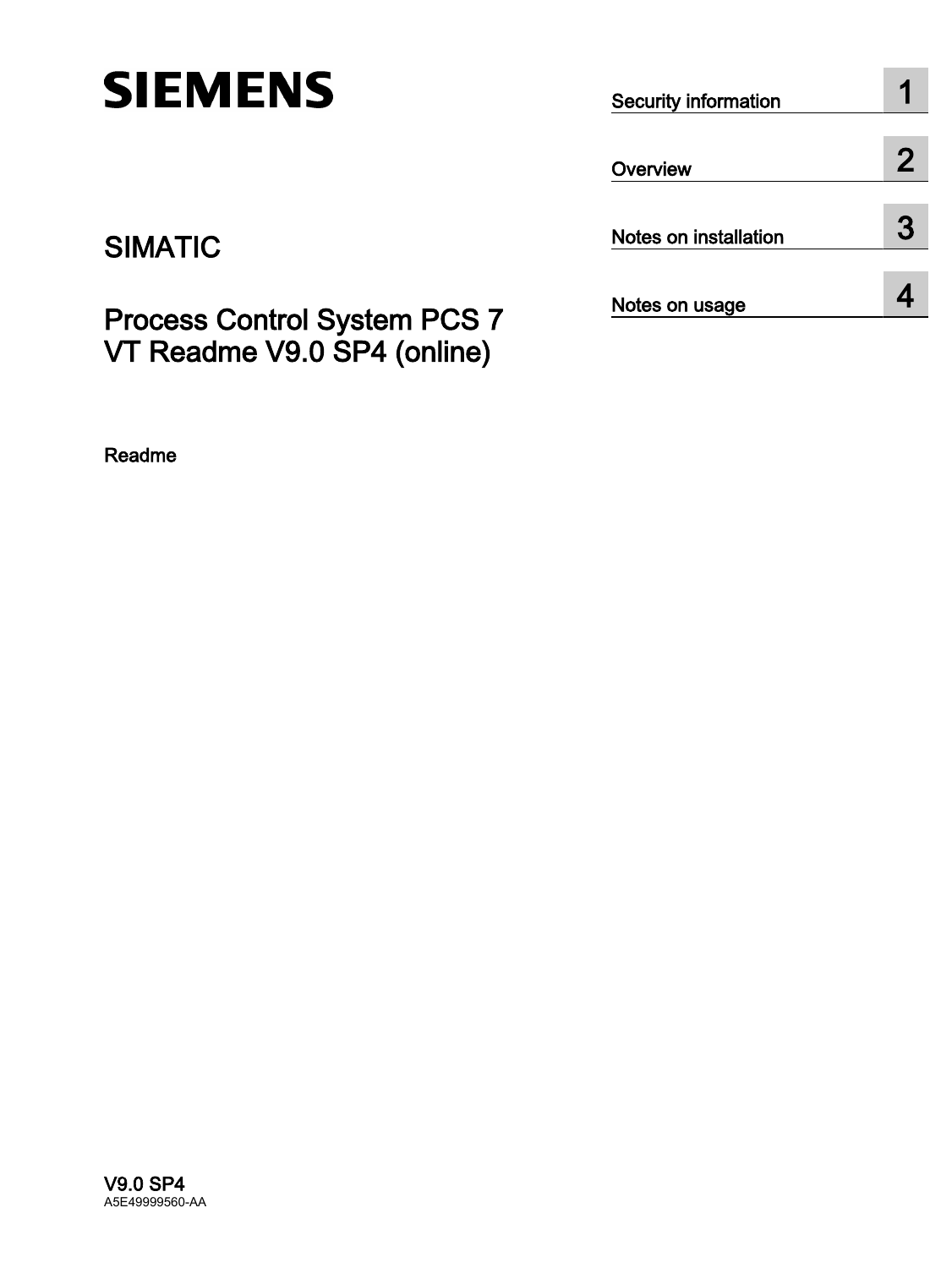## Legal information

### Warning notice system

This manual contains notices you have to observe in order to ensure your personal safety, as well as to prevent damage to property. The notices referring to your personal safety are highlighted in the manual by a safety alert symbol, notices referring only to property damage have no safety alert symbol. These notices shown below are graded according to the degree of danger.

## DANGER

indicates that death or severe personal injury will result if proper precautions are not taken.

## **A** WARNING

indicates that death or severe personal injury may result if proper precautions are not taken.

## **A** CAUTION

indicates that minor personal injury can result if proper precautions are not taken.

## **NOTICE**

indicates that property damage can result if proper precautions are not taken.

If more than one degree of danger is present, the warning notice representing the highest degree of danger will be used. A notice warning of injury to persons with a safety alert symbol may also include a warning relating to property damage.

#### Qualified Personnel

The product/system described in this documentation may be operated only by **personnel qualified** for the specific task in accordance with the relevant documentation, in particular its warning notices and safety instructions. Qualified personnel are those who, based on their training and experience, are capable of identifying risks and avoiding potential hazards when working with these products/systems.

#### Proper use of Siemens products

Note the following:

#### **A** WARNING

Siemens products may only be used for the applications described in the catalog and in the relevant technical documentation. If products and components from other manufacturers are used, these must be recommended or approved by Siemens. Proper transport, storage, installation, assembly, commissioning, operation and maintenance are required to ensure that the products operate safely and without any problems. The permissible ambient conditions must be complied with. The information in the relevant documentation must be observed.

## **Trademarks**

All names identified by ® are registered trademarks of Siemens AG. The remaining trademarks in this publication may be trademarks whose use by third parties for their own purposes could violate the rights of the owner.

#### Disclaimer of Liability

We have reviewed the contents of this publication to ensure consistency with the hardware and software described. Since variance cannot be precluded entirely, we cannot guarantee full consistency. However, the information in this publication is reviewed regularly and any necessary corrections are included in subsequent editions.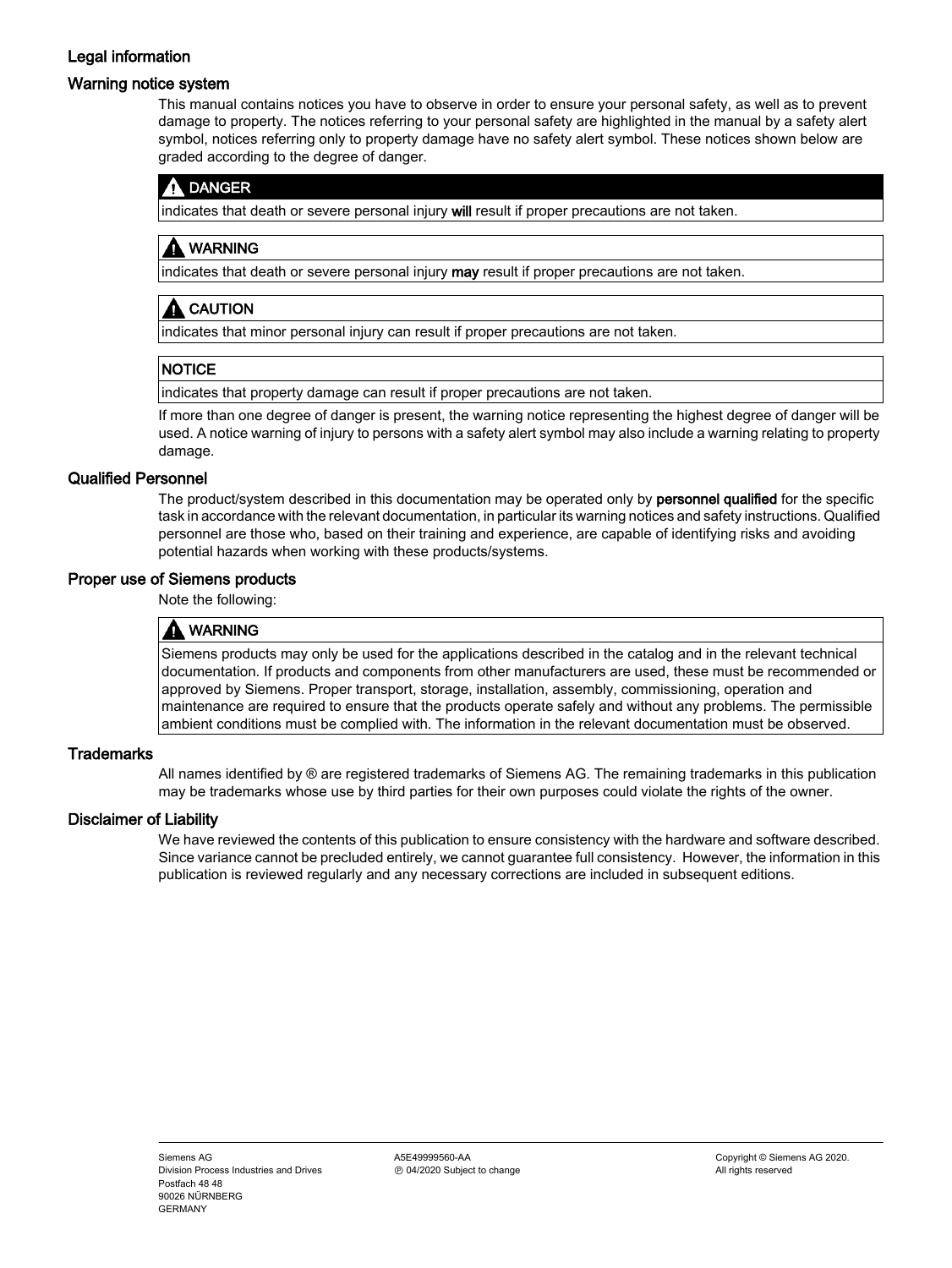## **Table of contents**

| $\mathbf 1$      |     |  |  |
|------------------|-----|--|--|
| $\mathbf{2}$     |     |  |  |
| 3                |     |  |  |
|                  | 3.1 |  |  |
|                  | 3.2 |  |  |
|                  | 3.3 |  |  |
|                  | 3.4 |  |  |
| $\boldsymbol{4}$ |     |  |  |
|                  | 4.1 |  |  |
|                  | 4.2 |  |  |
|                  | 4.3 |  |  |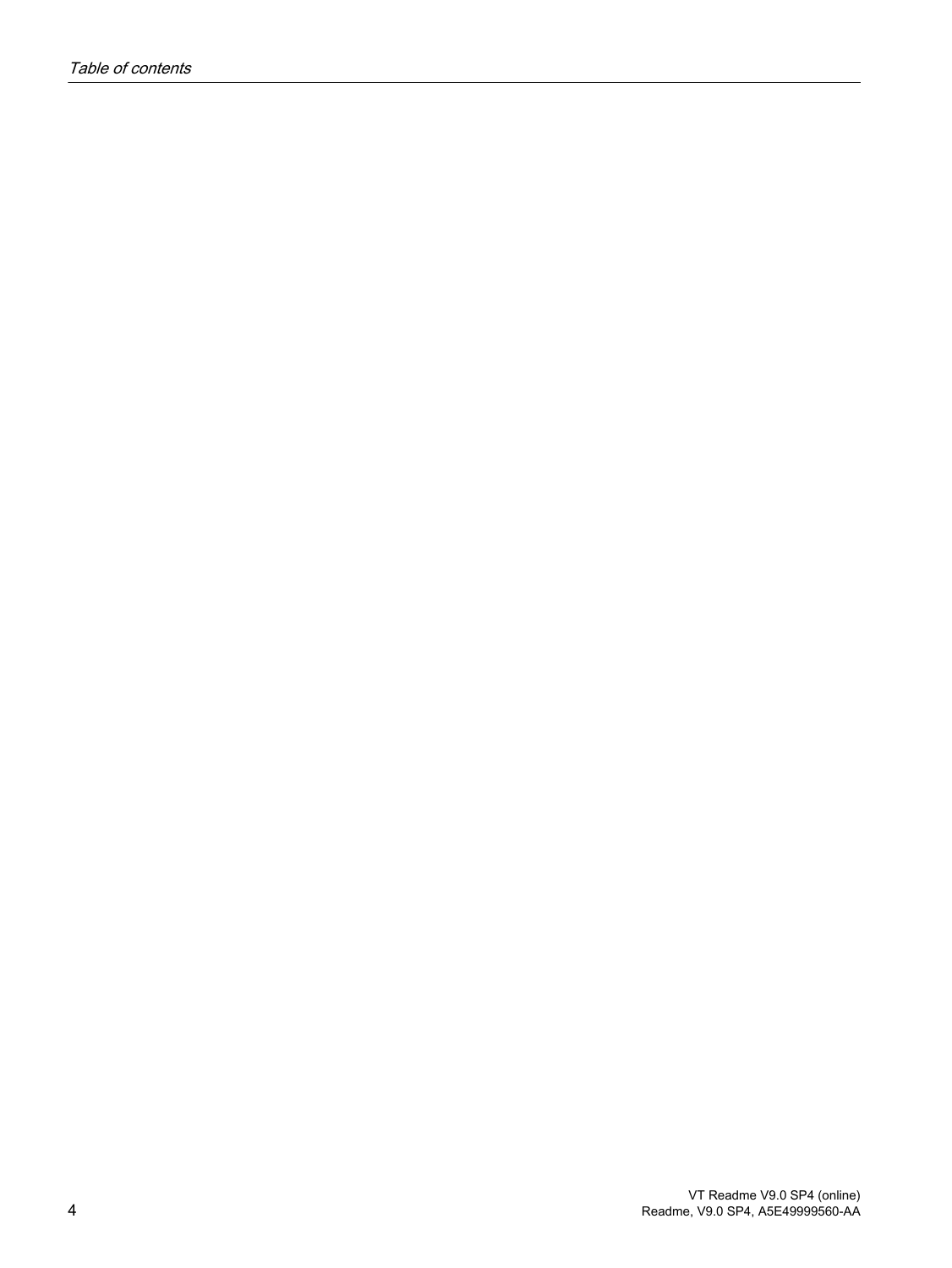## <span id="page-4-0"></span>Security information

Siemens provides products and solutions with industrial security functions that support the secure operation of plants, systems, machines and networks.

In order to protect plants, systems, machines and networks against cyber threats, it is necessary to implement – and continuously maintain – a holistic, state-of-the-art industrial security concept. Siemens' products and solutions constitute one element of such a concept.

Customers are responsible for preventing unauthorized access to their plants, systems, machines and networks. Such systems, machines and components should only be connected to an enterprise network or the internet if and to the extent such a connection is necessary and only when appropriate security measures (e.g. firewalls and/or network segmentation) are in place.

For additional information on industrial security measures that may be implemented, please visit

https://www.siemens.com/industrialsecurity.

Siemens' products and solutions undergo continuous development to make them more secure. Siemens strongly recommends that product updates are applied as soon as they are available and that the latest product versions are used. Use of product versions that are no longer supported, and failure to apply the latest updates may increase customer's exposure to cyber threats.

To stay informed about product updates, subscribe to the Siemens Industrial Security RSS Feed under

https://www.siemens.com/industrialsecurity.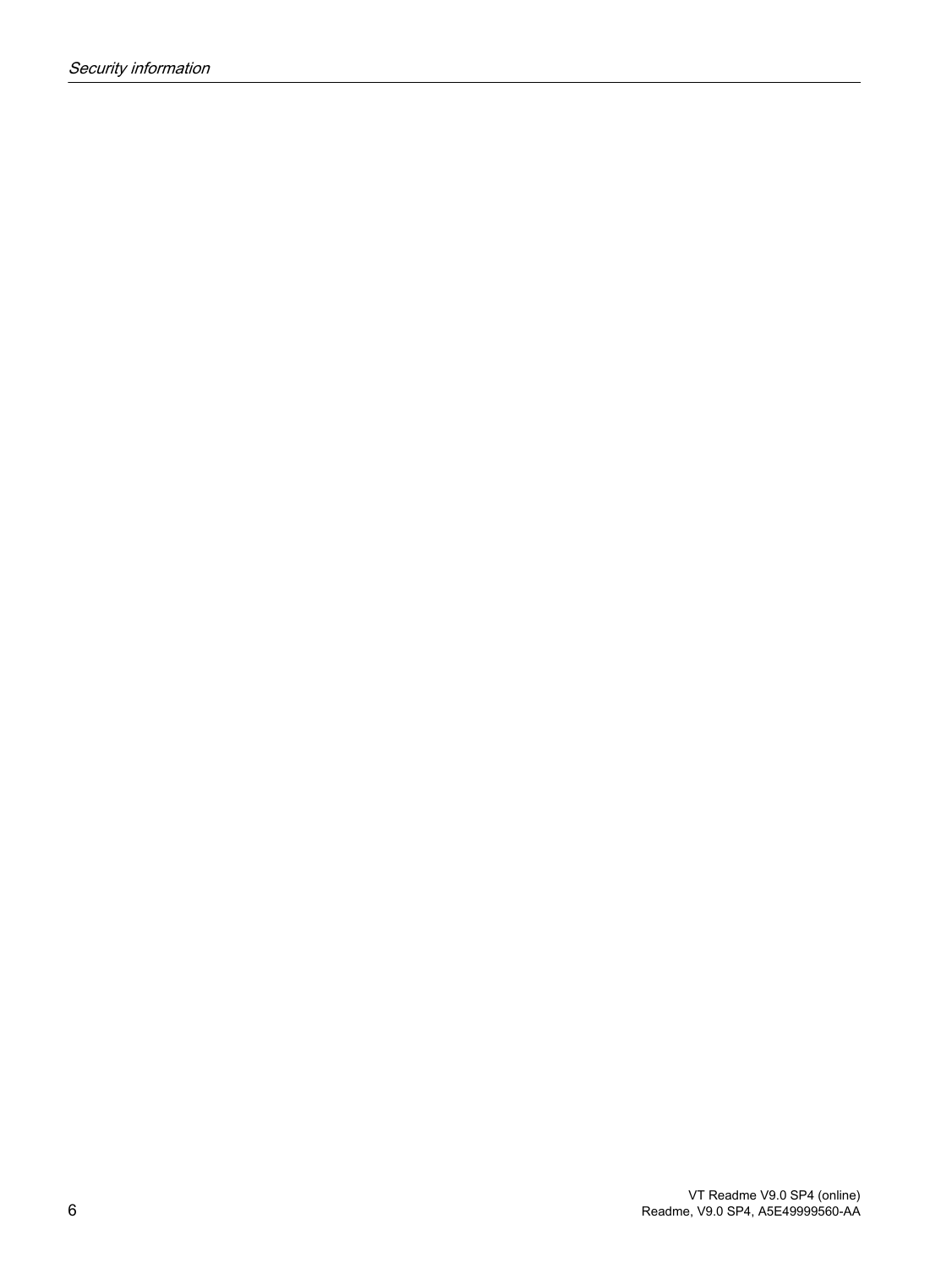# <span id="page-6-0"></span>Overview 2

This information has priority over statements made in other documentation.

Please read these notes carefully, as they contain important information about the installation and use of Version Trail (VT).

You can find important information in the "Notes on usage" section.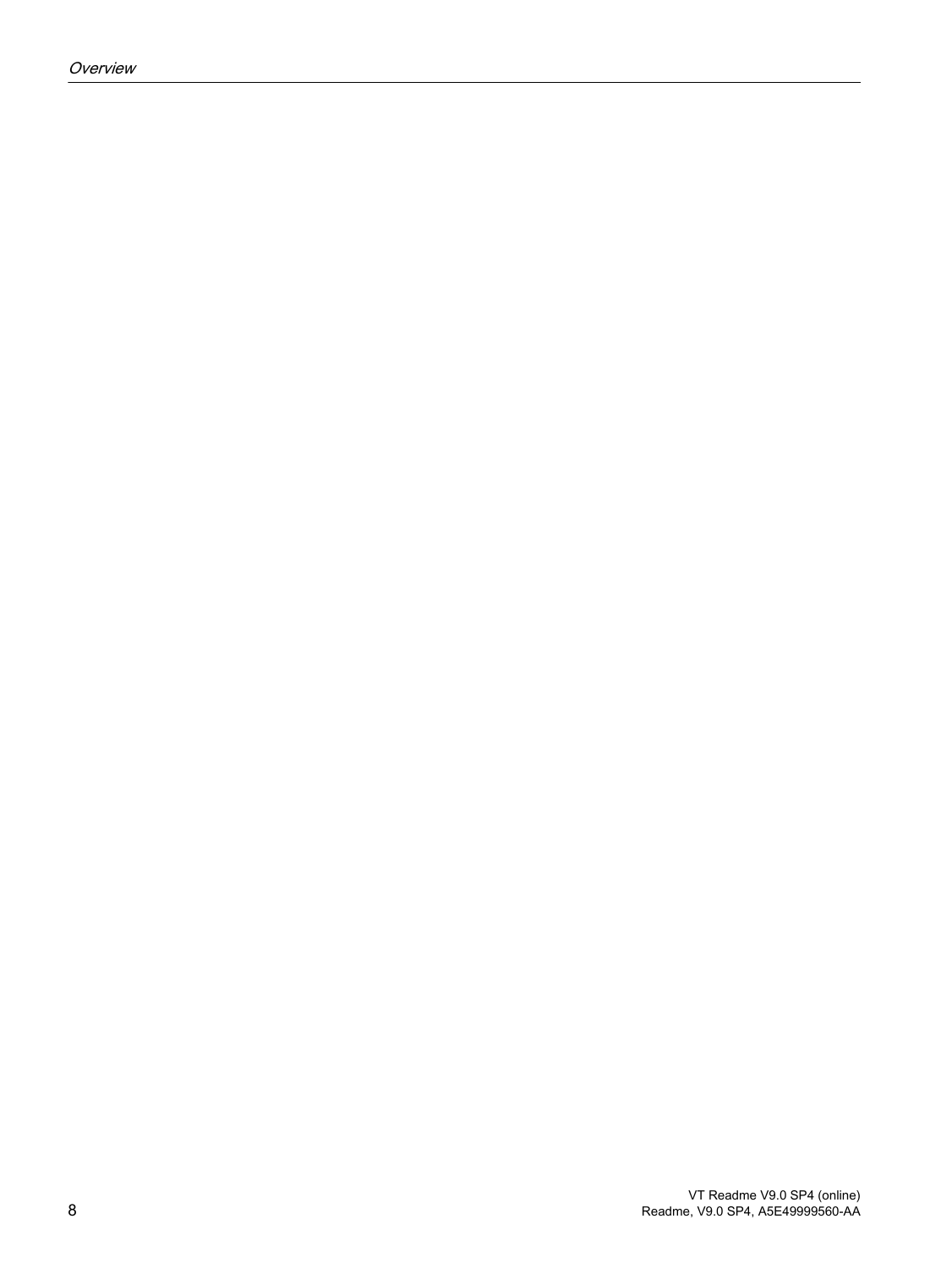# <span id="page-8-0"></span>Notes on installation  $\bf{3}$

The installation notes include important information that you need for installing the SIMATIC Version Trail software. Please read these notes prior to installation.

This version runs on the following operating systems:

- MS Windows 7 Professional with SP1 (64-bit)
- MS Windows 7 Ultimate with SP1 (64-bit)
- MS Windows 7 Enterprise with SP1 (64-bit)
- MS Windows 10 Pro (64-bit)
- MS Windows 10 Enterprise 2015 LTSB (64-bit)
- MS Windows Server 2008 R2 Standard Edition with SP1 (64-bit)
- MS Windows Server 2012 R2 Update Standard Edition (64-bit)
- MS Windows Server 2016 Standard Edition (64-bit)
- Only under PCS 7:
	- MS Windows 7 Ultimate / Enterprise with SP1 (32-bit)

## 3.1 Scope of delivery

You can download the SIMATIC Version Trail V9.0 SP4 from the Industry Online Support:

Internet link (<https://support.industry.siemens.com/cs/ww/en/>)

#### Engineering System Collection

In addition to the above-mentioned single download, you can also download the relevant files for the Engineering System (ES) as "Engineering System Collection".

The "Engineering System Collection" provides the ES products of the current ES Service Pack. This collection provides a package of quality improvement measures for the included ES products for installation.

You can find the "Engineering System Collection" of ES V9.0 Service Pack 4 in the section "PCS 7 Software Updates" > "PCS 7 V9.0 SP3" on the following website:

Internet link (<https://support.industry.siemens.com/cs/ww/en/view/63481413>)

## 3.2 Hardware requirements

The Version Trail software can be used under SIMATIC PCS 7 or SIMATIC STEP 7.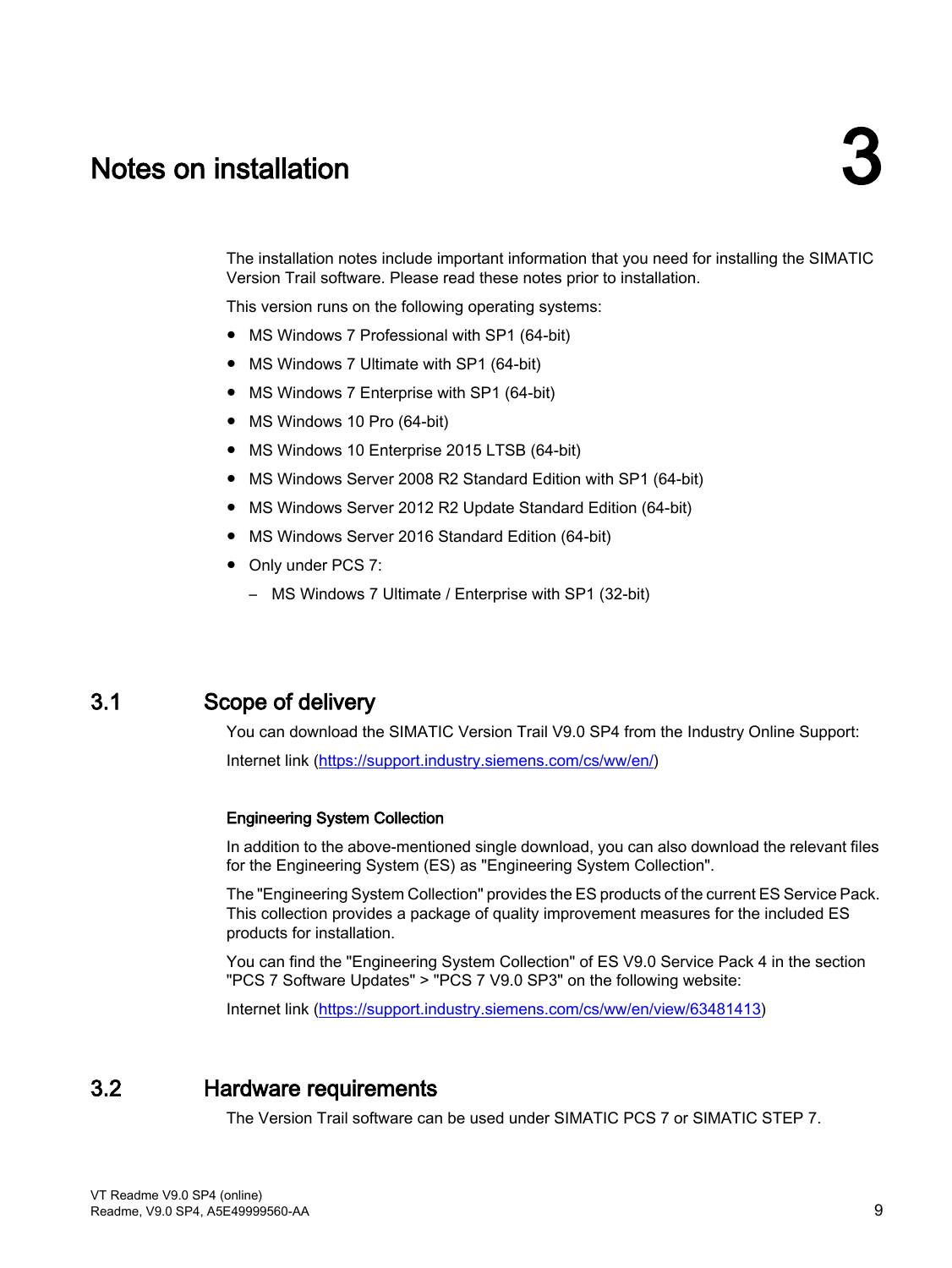<span id="page-9-0"></span>3.4 Installation and removal

It can therefore only be operated on devices which meet the hardware requirements for the respective software.

## 3.3 Software requirements

### Runtime environment

SIMATIC Version Trail is a 32-bit application that requires one of the operating systems listed above.

SIMATIC Version Trail is add-on software. In order to operate SIMATIC Version Trail, you also need the following software on your programming device or PC:

- Basic software STEP 7 V5.6 or higher
- SIMATIC Logon V1.6 or higher or alternatively
- PCS 7 Engineering System Collection V9.0 SP4

#### Memory requirements

SIMATIC Version Trail requires approximately 5 MB of space on your hard disk.

### Certificates for the SIMATIC applications

Siemens digitally signs SIMATIC applications in order to ensure the trustworthiness and authenticity of their applications.

When executing these applications, the validity of the relevant certificates will also be checked.

In industrial facilities without Internet access, errors or time delays may occur when checking the validity of certificates.

Observe the notes and recommendations included in the FAQ in Internet ([https://](https://support.industry.siemens.com/cs/ww/en/view/87057037) [support.industry.siemens.com/cs/ww/en/view/87057037](https://support.industry.siemens.com/cs/ww/en/view/87057037)).

## 3.4 Installation and removal

## Installation of VT

You can install VT V9.0 SP4 over an existing installation of VT.

VT can only be installed after complete installation of STEP 7.

The setup program automatically installs VT on the drive containing the STEP 7 software.

VT is installed with a user-guided setup that you launch with the MS Windows Explorer by double-clicking on the SETUP program on the CD.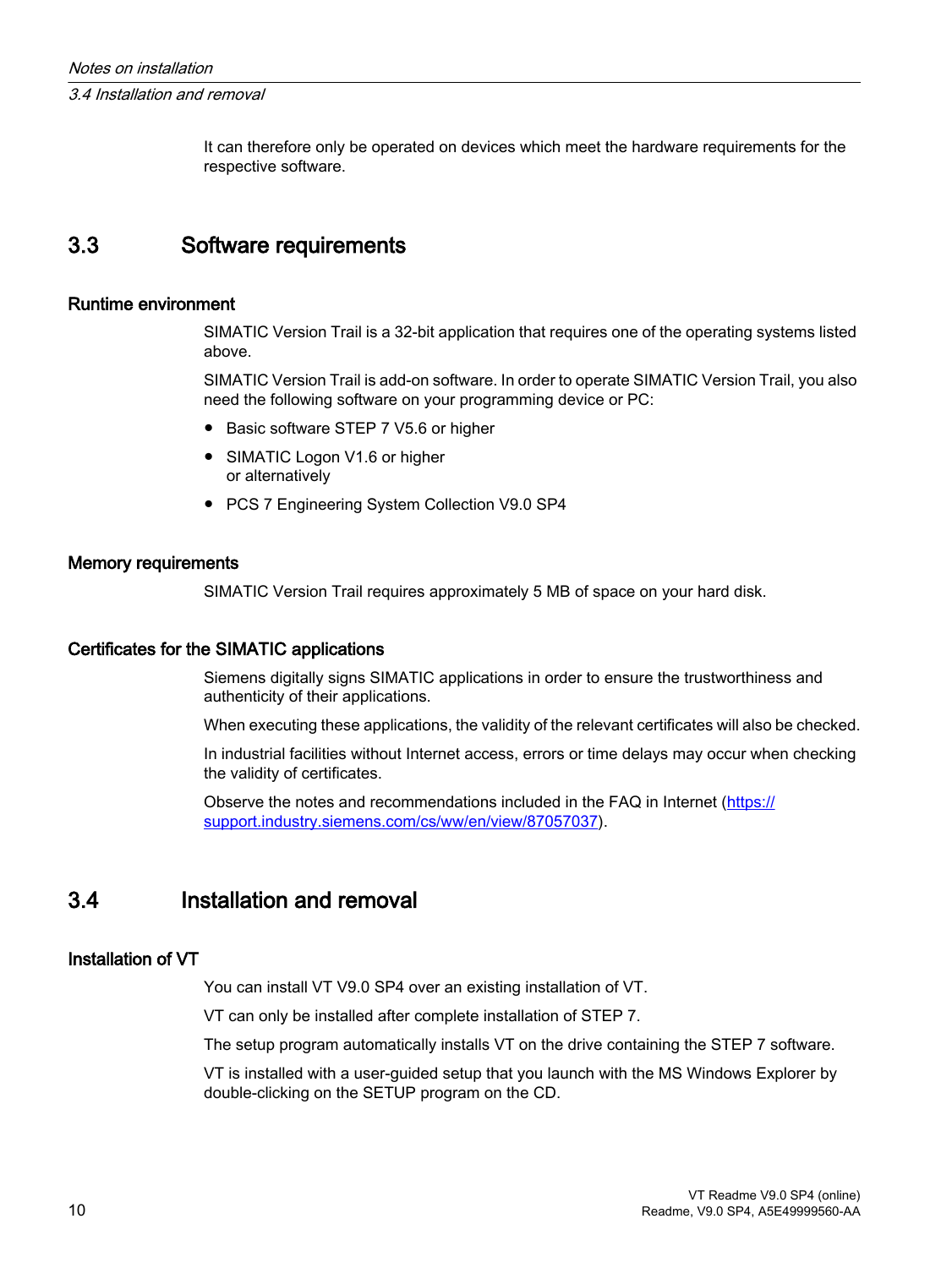## VT license key

Before you can work with SIMATIC Version Trail, you need to transfer the license key (usage right) from the license key memory stick to the computer.

● If the license key cannot be installed during setup, continue setup without installing the license key. Afterwards, restart the computer and install the license key using the Start menu command SIMATIC > License Management > Automation License Manager.

The notes from the STEP 7 readme also apply to the license key.

## Uninstalling VT

#### **Note**

You have to remove software products in accordance with the MS Windows guidelines.

To do this, uninstall your software package in the Windows Control Panel. For example, in Windows 7, open Programs > Programs and Features in the Control Panel and select your software package to be uninstalled. This is the only way to uninstall the software under MS Windows.

Files created dynamically by Version Trail could remain when you uninstall Version Trail. This is detected by the Uninstall tool, and shown with the message "Some elements could not be removed. You should manually remove items related to the application.". You can, but do not have to, delete these dynamically created files.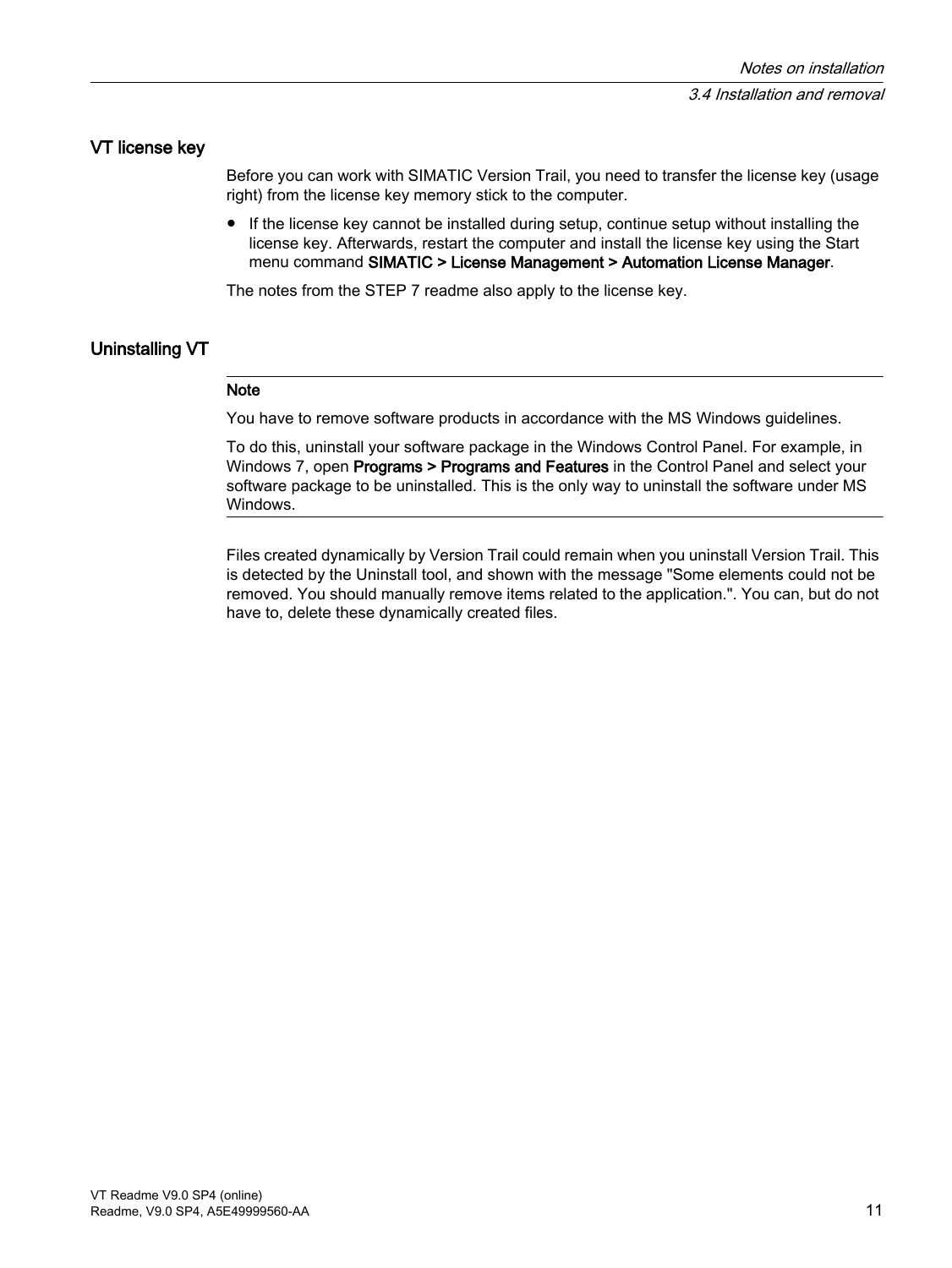Notes on installation

3.4 Installation and removal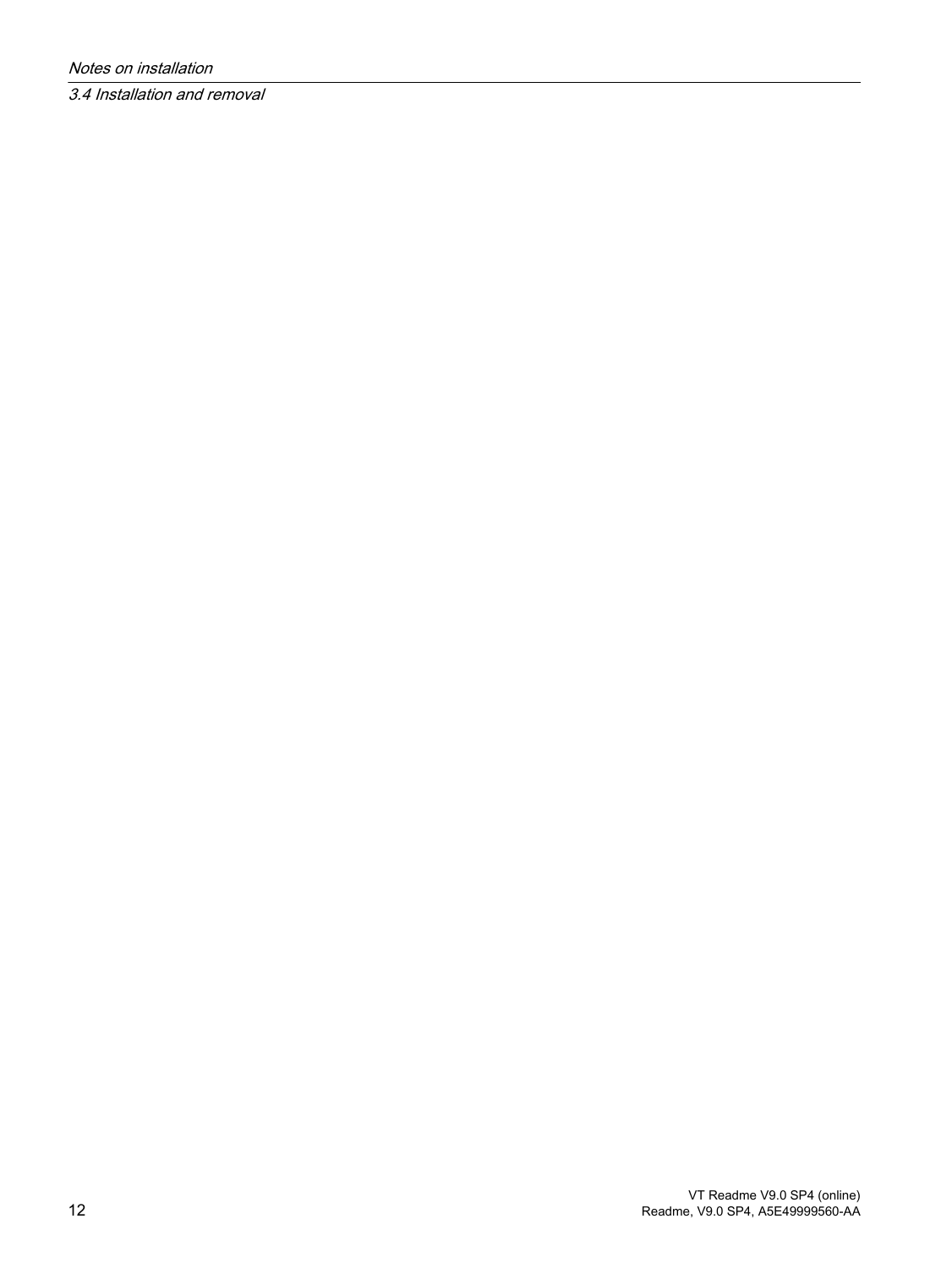# <span id="page-12-0"></span>Notes on usage  $\overline{\mathcal{A}}$

These notes take precedence over statements made in the manuals and online help.

## 4.1 New features and changes as compared to previous versions

## What's new in Version Trail?

## V9.0 SP4

Compared with the previous version V9.0 SP3, version V9.0 SP4 includes the following enhancements or changes:

● In V9.0 SP4, several minor bugs have been fixed and improvements made in VT.

## V9.0 SP3

Compared with the previous version V9.0 SP1, version V9.0 SP3 includes the following enhancements or changes:

● In V9.0 SP3, several minor bugs have been fixed and improvements made in VT.

## V9.0 SP1

Compared with the previous version V9.0, version V9.0 SP1 includes the following enhancements or changes:

● In V9.0 SP1, several minor bugs have been fixed and improvements made in VT.

## V9.0

Version V9.0 includes the following enhancements or changes compared with the previous version V8.2:

● In V9.0, several minor bugs have been fixed and improvements made in VT.